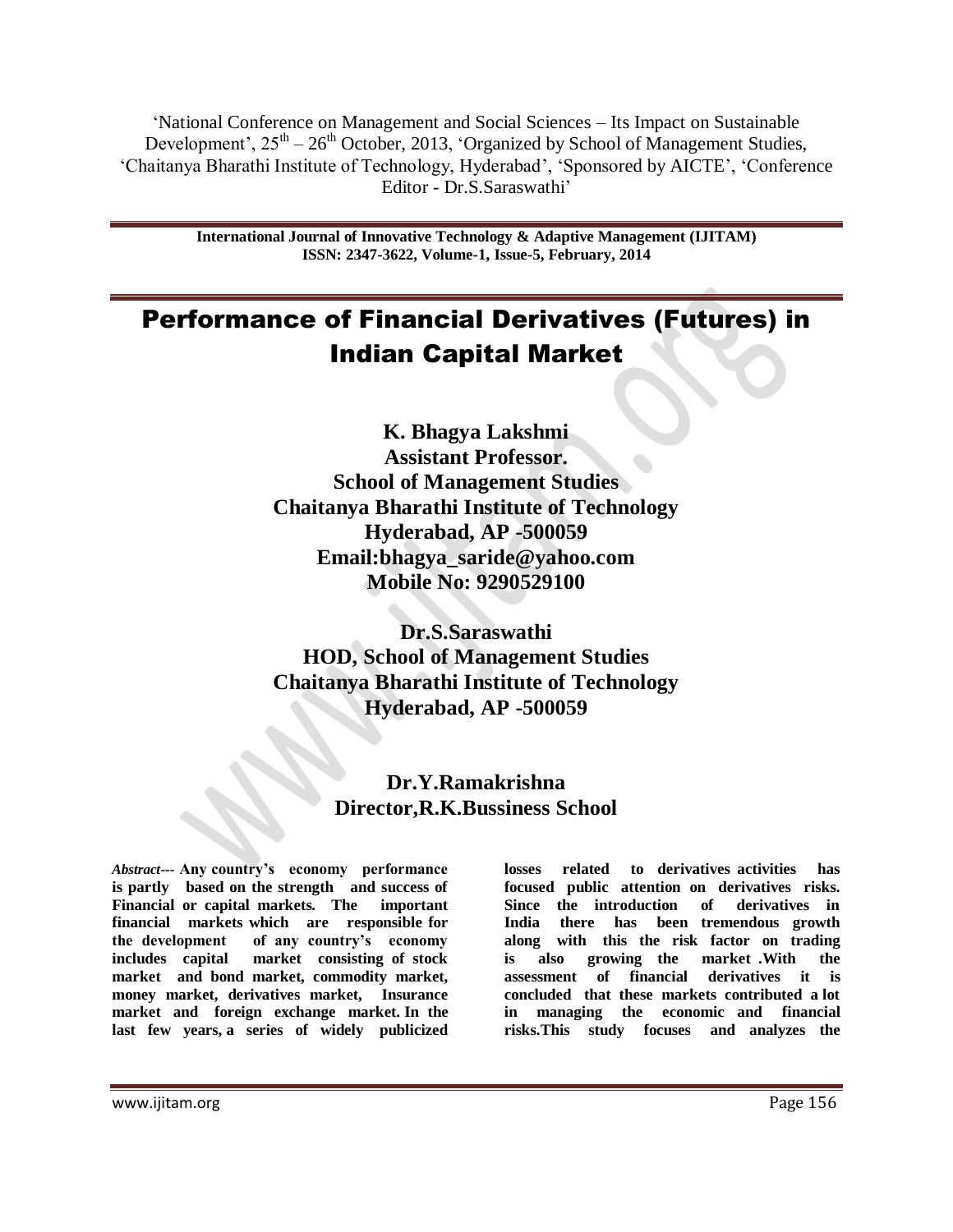**role of financial derivatives in the Indian Capital Market. The efforts are also made by the researchers to test its impact on Indian Capital Market.**

#### *Keywords---* **Financial Derivatives, Risk Management, Exchange rates ,capital markets.**

#### I. INTRODUCTION

Derivatives provide an effective solution to the problem of risk caused by uncertainty and volatility in underlying asset. Derivatives are risk management tools that help an organization to effectively transfer risk. Derivatives are instruments which have no independent value. Their value depends upon the underlying asset. The underlying asset may be financial or non-financial. Financial derivatives are used for a number of purposes including risk management, hedging, arbitrage between markets, and speculation. A security whose price is dependent upon or derived from one or more underlying assets. The derivative itself is merely a contract between two or more parties. Its value is determined by fluctuations in the underlying asset. The participants in the derivatives market are Hedgers, Speculators and arbitrageurs. Due to growing volatility in the global financial markets, financial derivatives came into the limelight in the post 1970 period

 In India, products have become very popular and since the 1990s, they account for about derivatives trading started in June 2000 with the introduction of Index future followed by index options in June 2001, and options and futures on individual securities in July 2001 and November 2001, respectively. Since inception, National Stock Exchange of India (NSE) established itself as the sole market leader In this segment in the country and during 2008-09, it accounted for 99 % of the Market share (NSE, 2009). The total turnover on the F&O Segment was Rs. 11,010,482 crore (US \$ 2,161,037 million) during 2008- 09. The average daily turnover during 2008-09 was Rs.45, 311 crore (US \$ 8,893 million).

#### II. LITERATURE REVIEW

Number of diverse literature exists on the subject relating to the impact of index futures and stock options on the underlying stock market with respect to developed countries. This study contributes to the existing literature on the fact that effects of stock index futures have been considered. Gahlot Ruchika, Datta Saroj K. Kapil Sheeba. (2010) , examined the impact of derivative trading on stock market volatility of S&P CNX Nifty. Debasish Sathya Swaroop. (2009), investigated the effect of futures trading on the volatility and operating efficiency of the underlying Indian stock market and resulted in reduced trading efficiency in the underlying stock market. Maniar Hiren M. (2009) analyzed the effect of the introduction of derivatives (futures and options) in the Indian market on the volatility. Debashis. (2008), studied the effect of future trading on volatility & operating efficiency of the underlying Indian stock market .Debashis. (2008) did another study to discover the effect of future trading activity on the jump volatility of stock market by taking case of NSE Nifty stock index by using multivariate Granger causality modeling technique and found that future trading was not force behind episodes of jump volatility. Mallikarjunappa and Afsal. (2008), also studied the effect of future trading on spot market volatility by using GARCH model on CNX Bank Nifty and result that there is no impact of future trading on spot market volatility. Sabri (2008) explored the impact of change in trade volume on volatility of stock prices as expressed by unified Arab Monetary fund stock price index. . He also found the correlation between volume and price movement was higher in the stock markets of the oil Arab states compared to the nonoil Arab states. Drimbetas et al. (2007) examined the effect of introduction of future & options into the FTSE/ASE 20 Index on the volatility of underlying index by using EGARCH model. He found reduction in the conditional volatility of index and consequently increases its efficiency. Alexakis. (2007), used GJR-GARCH model to find out the effect of introduction of stock index future on the volatility of spot equity market and found that the introduction of future contract had not had a detrimental effect on underling spot market. Samantha and Samantha. (2007), analyzed the impact of introducing index futures and stock future on the volatility of underlying spot market in India. He found that there is no significant change in the volatility of spot market. Robbani and Bhuyan. (2005) used the GARCH model to examine the effect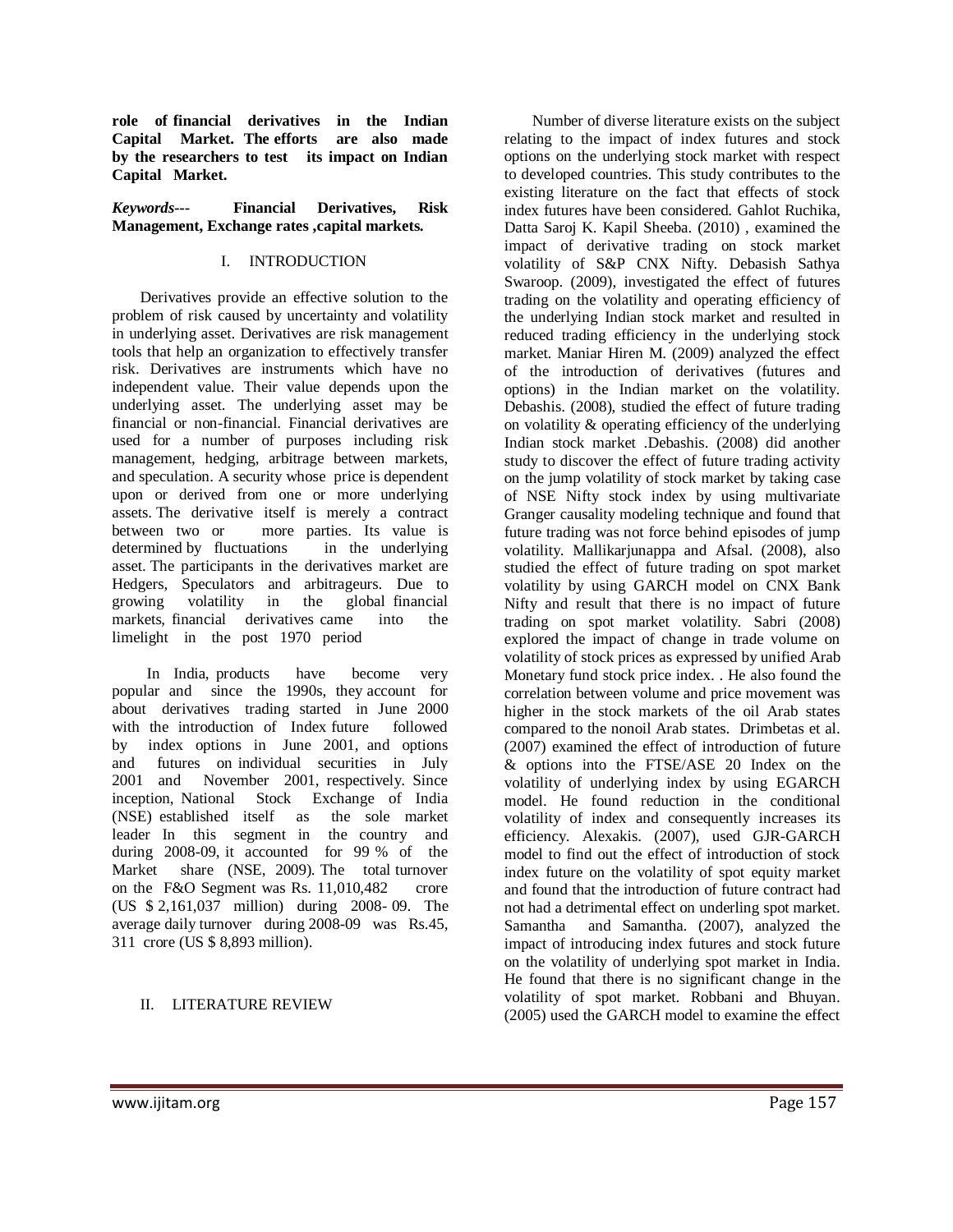of introduction of future & option on the DJIA on the volatility & trading volume of its underlying stocks and found that level of volatility and trading volume increased after introduction of future & option on the index. Kim (2004) investigated the relationship between trading activities of the Korea Stock Price Index. He found positive relationship between stock market volatility and derivative volume while the relationship is negative between volatility open interests. Nath Golaka C. (2003), his paper on "Behaviour of Stock Market Volatility after Derivatives", examined the behaviour of volatility in equity market in pre and post derivatives period in India .Stewart Mayhew (2000),had studied on more comprehensive review of the other derivatives. An extensive review was done by Obiyatullah Ismath Bacha in 1999 regarding the evolution of modern financial derivatives. Aggarwal (1988) and Edwards (1988a) studied post and pre index futures commencement data and reported a decrease in volatility as measured by the variance of daily returns. Edwin et al (1989) observes increased volatility after the introduction of index futures by comparing daily return volatilities during the preindex futures introduction and post-index futures introduction for S&P 500 between bull and bear markets.

#### III. OBJECTIVES

1 To study the relationship between future Index Nifty (Financial Derivatives) and S&P CNX Nifty (Capital Market).

2. To examine the performance of financial derivatives in the Indian Capital Market.

#### IV. HYPOTHESES

Testing the impact of Financial Derivatives on Indian Capital Market.

H0 : Financial Derivatives has no significant impact on the Indian Capital Market.

H1 : Financial Derivatives has significant impact on the Indian Capital Market

Testing the relationship of Future Index Bank Nifty with S&P CNX Nifty.

H0 : There is no relation between the movements of Future Index Bank Nifty with S&P CNX Nifty.

H2 : There is a relation between the movements of Future Index Bank Nifty with S&P

Testing the relationship of Future Index CNX100 with S&P CNX Nifty.

H0 : There is no relation between the movements of Future Index CNX100 with S&P CNX Nifty.

H3 : There is a relation between the movements of Future Index CNX100 with S&P

#### **V.** DATA COLLECTION METHOD

The data analyzed in this paper has been collected from the related source i.e. NSE India (www.nseindia.com). The sample consists of monthly average of stock indices of NSE (i.e. S&P CNX Nifty) and indices of derivatives i.e. (Future Index Nifty) in India from 1st April 2000 to Feb 2013. The collected data is then compiled in the form of tables and graphs and scrutinized through statistical tools and tables

#### **VI.** RESULTS AND DISCUSSIONS

#### **FUTURE INDEX BANK NIFTY VS S&P CNX NIFTY**

 For studying the impact of Future index Bank nifty on S & P CNX Nifty, monthly averages of both the indices are calculated.

Graph (1) the shows trend of future index bank nifty and S&P CNX Nifty. They are low correlated as the index bank nifty rises with the rise of the S&P CNX nifty and falls with the fall of S&P CNX Nifty. It is seen that two parallel lines have a same variation in between which show that there is significant impact of Bank Nifty and S & P CNX Nifty.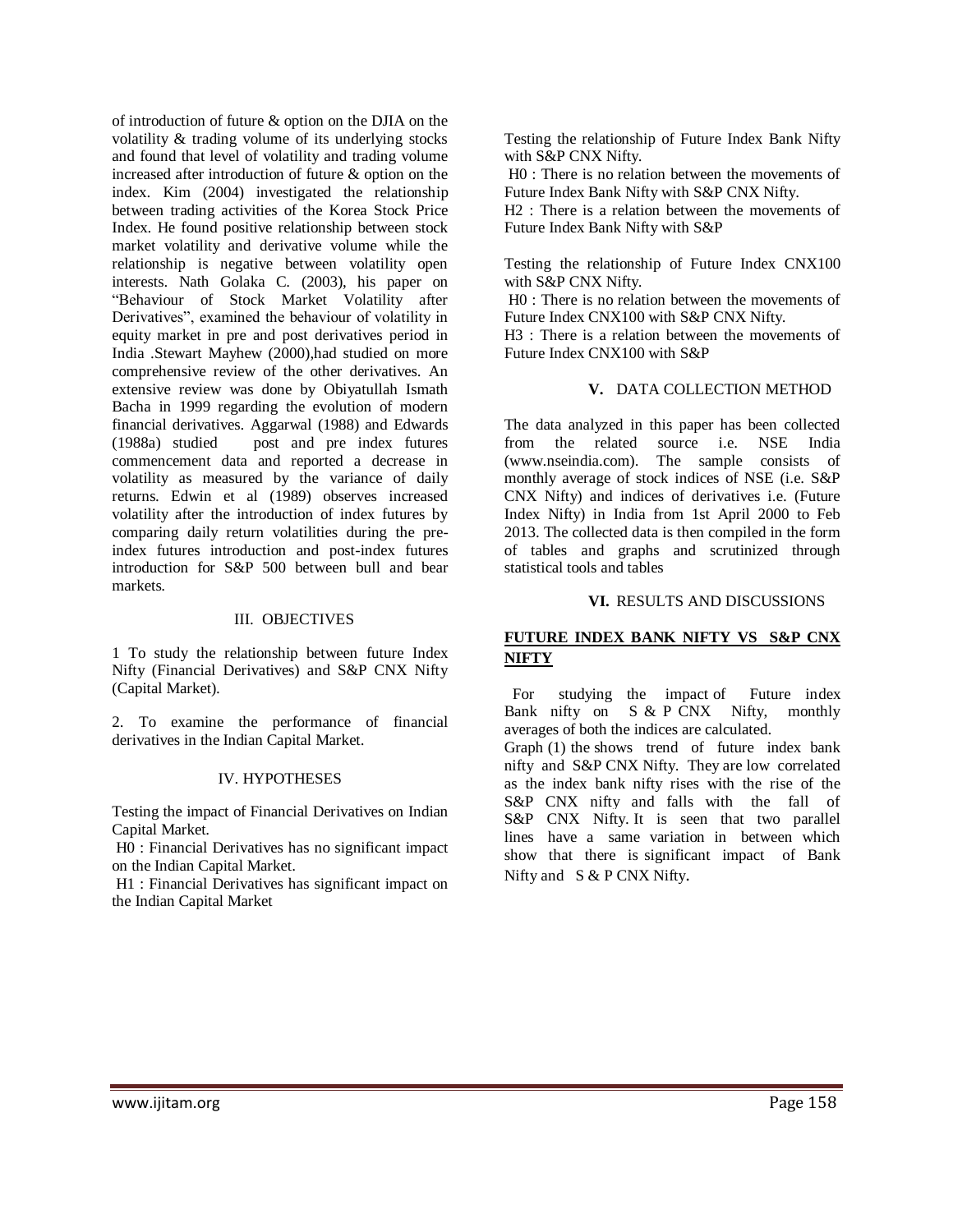

On **X** axis- months on **Y** axis- monthly averages

## **GRAPH:1**

# **GRAPHICAL REPRESENTATION OF CORRELATION BETWEEN S&P CNX NIFTY AND FUTURE INDEX BANK NIFTY**

DESCRIPTIVE STATISTICS

### TABLE:1 (A)

# **Calculation of mean and standard deviation for monthly averages of s&p cnx nifty and future index bank nifty**

|                               | <b>MEAN</b> | <b>ST.DEVIATION</b> | N  |
|-------------------------------|-------------|---------------------|----|
| <b>S&amp;P CNX NIFTY</b>      | 3.9674E3    | 1000.20137          | 93 |
| <b>FUTURE</b><br><b>INDEX</b> | 6.1631E3    | 1813.81088          | 93 |
| <b>BANK NIFTY</b>             |             |                     |    |

## TABLE:1 (B)

### **Model summary of s&p cnx nifty and future index bank nifty**

| <b>MODEL</b> | R    | R SQUARE | <b>ADJUSTED R</b><br>SQUARE | <b>ST.ERROR OF</b><br>THE ESTIMATE |
|--------------|------|----------|-----------------------------|------------------------------------|
|              | .954 | .910     | .900                        | 321.71971                          |

#### **INTERPRETATION**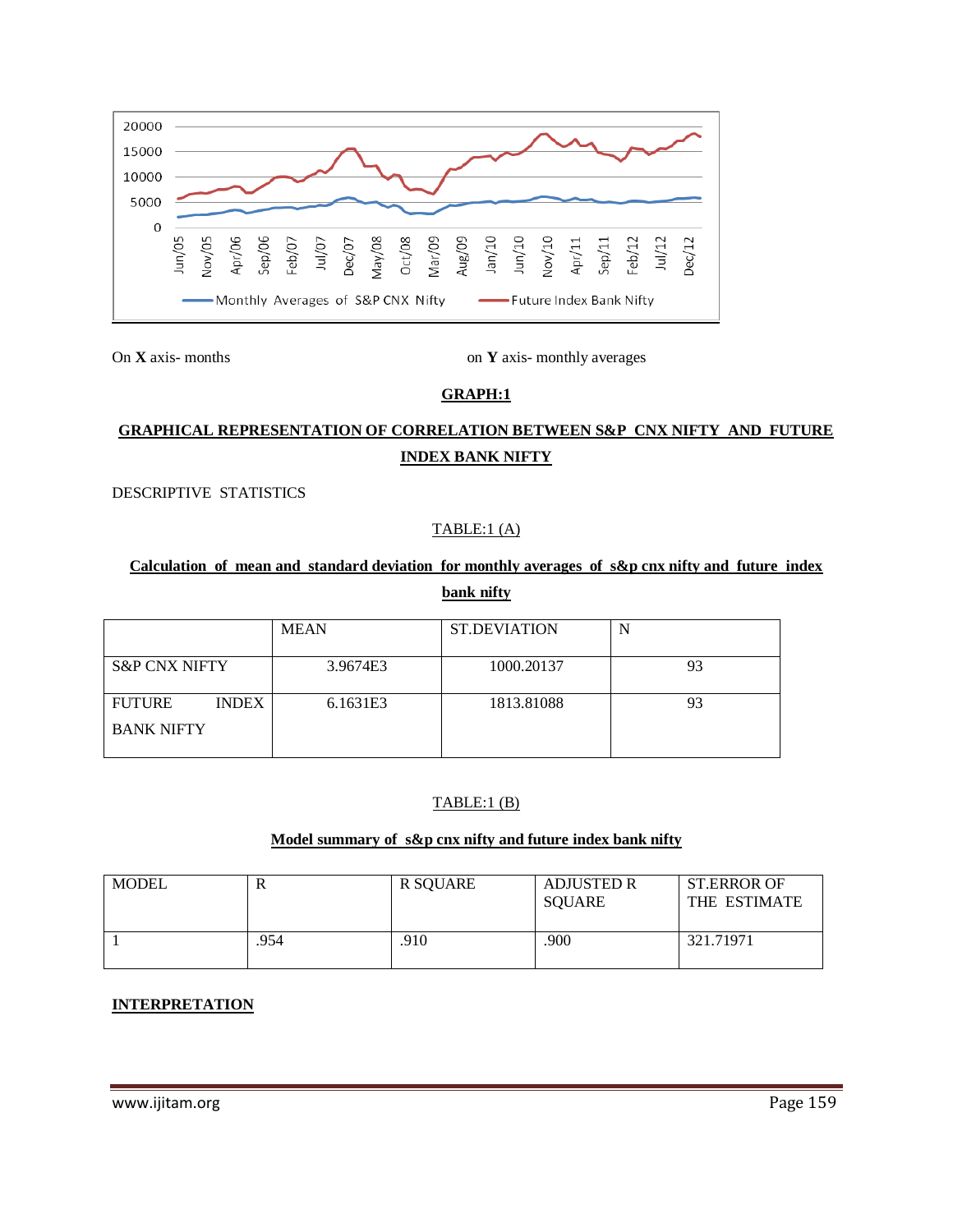Table:1(B) shows the correlation (r) between the future index bank nifty and S&P CNX Nifty. The coefficient of determination (r2) is at 0.910 which implies that 91.0%of the variance is explained by this relationship.

#### **Table:1(C)**

#### **Karl pearson's product moment correlation coefficient of s&p cnx nifty and future index bank nifty**

|                     |                         | S&p cnx nifty |
|---------------------|-------------------------|---------------|
| Pearson coefficient | Future index bank nifty | .954          |
| Sign.(1 tailed)     | Future index bank nifty | .000          |
|                     | Future index bank nifty | 93            |

#### **INTERPRETATION**

Table:1(C) examines the relationship between future index Bank Nifty and S&P CNX Nifty that gives the coefficient of correlation at 0.954 which is a low degree of correlation. The significant value is 0.00 which is not more than the critical value i.e., 0.05 which shows that Future Index have a significant impact on S&P CNX Nifty

#### **TABLE:1(D)**

#### **REGRESSION ANALYSIS OF S&P CNX NIFTY ON FUTURE INDEX BANK NIFTY**

| <b>MODEL</b>                  | <b>UNSTANDARDISED</b><br><b>COEFFICIENTS</b> |          | <b>STANDARDISED</b> | $\mathbf T$ | Sign. |
|-------------------------------|----------------------------------------------|----------|---------------------|-------------|-------|
|                               | В                                            | St.error | <b>B</b> eta        |             |       |
| Constant                      | 739.158                                      | 152.898  |                     | 8.971       | 0.000 |
| index<br>Future<br>bank nifty | .523                                         | .023     | .954                | 26.562      | 0.000 |

CONSTANT: S&P CNX NIFTY (through SPSS)

#### **INTERPRETATION**

Table 1(D) highlights that there is no linear relationship between the variables analyzed. It is observed that the value of future index Bank Nifty is 0.523 which means that for every unit change future index Bank Nifty the value of S&P CNX Nifty is moved by 0.055 that is extremely low. On the other hand, the intercept is very high that is 735.158 indicating the role of other factors in the movement of S&P CNX Nifty. It means that if the value of future index Bank Nifty is zero then the value of NSE or S&P CNX Nifty would be affected by 735.158 units. The sig. value is calculated at 0.0 which is lesser than the critical value of 0.05. So, it shows that there is significant impact of Bank Nifty on movement of S&P CNX Nifty.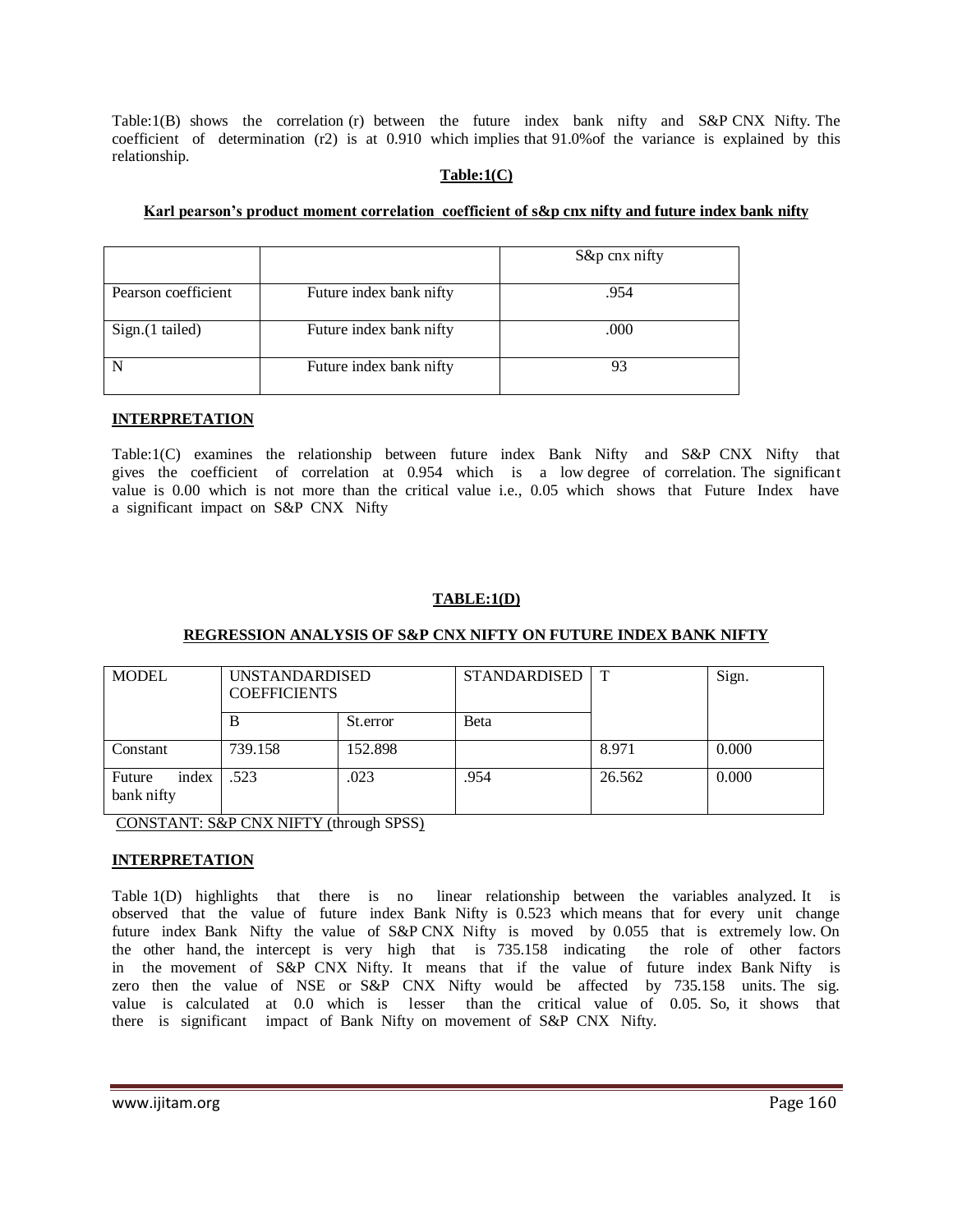#### **FUTURE INDEX CNX 100 VS S&P CNX NIFTY**

For studying the impact of Future index CNX 100 on S & P CNX Nifty, monthly averages of both the indices are calculated **GRAPH:2**

**GRAPHICAL REPRESENTATION OF CORRELATION BETWEEN S&P CNX NIFTY AND FUTURE INDEX CNX 100**



On **X** axis- months on **Y**axis-monthly averages

#### **INTERPRETATION**

In Graph (2) it can be seen that there is a correlation b/w the future index CNX100 and S&P CNX Nifty as the index of CNX 100 rises with the rise of the S&P CNX Nifty and falls with the fall of S&P CNX Nifty. It is also seen that the two lines are having a gap in between which shows that the future index have significant impact on NSE and they are highly correlated to each other **DESCRIPTIVE STATISTICS**

#### **TABLE:2(A)**

# **CALCULATION OF MEAN AND STANDARD DEVIATION FOR MONTHLY AVERAGES OF S&P CNX NIFTY AND FUTURE INDEX CNX 100**

|                                | Mean     | St. deviation |    |
|--------------------------------|----------|---------------|----|
| <b>S&amp;P CNX NIFTY</b>       | 4.2773E3 | 966.17421     | 26 |
| <b>FUTURE INDEX CNX</b><br>100 | 4.1924E3 | 948.55425     | 26 |

N=Sample size (number of months from June 2007 to July 2009)

## **TABLE:2(B)**

#### **MODEL SUMMARY OF S&P CNX NIFTY AND FUTURE INDEX CNX 100**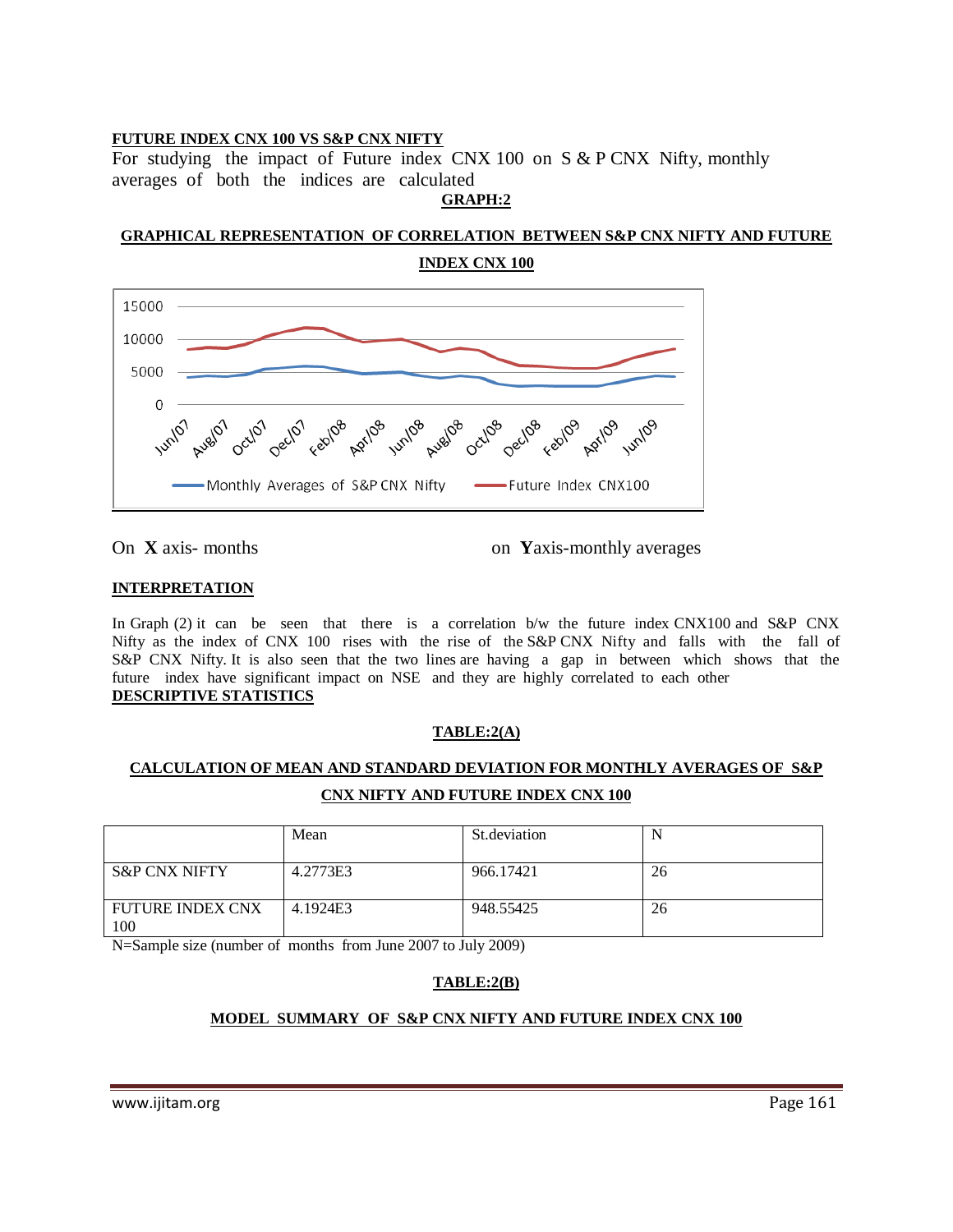| MODEL | R     | R SQUARE | <b>ADJUSTED</b><br>R SOUARE | <b>ST.ERROR OF</b><br>THE ESTIMATE |
|-------|-------|----------|-----------------------------|------------------------------------|
|       | 0.953 | .908     | .904                        | 299.39564                          |

CONSTANT:FUTURE INDEX CNX 100

#### **INTERPRETATION**

Table: 2(B) shows the correlation (r) between the future index CNX 100 and S&P CNX Nifty. The coefficient of determination (r2) is at 0.908 which implies that 90.8% of the variance is explained by this relationship.

#### **TABLE:2(C)**

#### **Karl pearson's product moment correlation coefficient of s&p cnx nifty and future index cnx 100**

|                     |                      | <b>S&amp;P CNX NIFTY</b> |
|---------------------|----------------------|--------------------------|
| PEARSON COEFFICIENT | Future index CNX 100 | .953                     |
| SIGN.(1 tailed)     | Future index CNX 100 | 0.00                     |
|                     | Future index CNX 100 | 26                       |

#### **INTERPRETATION**

Table:2 (C) examines the relationship between Future Index CNX 100 and S&P CNX Nifty that gives the coefficient of correlation at 0.953 which is a high degree of correlation .The significant value is 0.00 which is lesser than the critical value i.e., 0.05 which shows that Future Index CNX 100 have significant impact on S&P CNX Nifty.

#### **TABLE:2(D)**

#### **REGRESSION ANALYSIS OF S&P CNX NIFTY ON CNX 100**

| Model                             | <b>UNSTANDARDISED</b><br><b>COEFFICIENTS</b> |                 | <b>STANDARDISED</b> | T      | Sign. |
|-----------------------------------|----------------------------------------------|-----------------|---------------------|--------|-------|
|                                   | B                                            | <b>ST.ERROR</b> | <b>BETA</b>         |        |       |
| Constant                          | 208.613                                      | 271.088         |                     | 0.770  | .449  |
| index<br>Future<br><b>CNX 100</b> | .970                                         | 0.063           | .953                | 15.374 | .000  |

DEPENDENT VARIABLE: S&P CNX NIFTY (through SPSS)

#### **INTERPRETATION**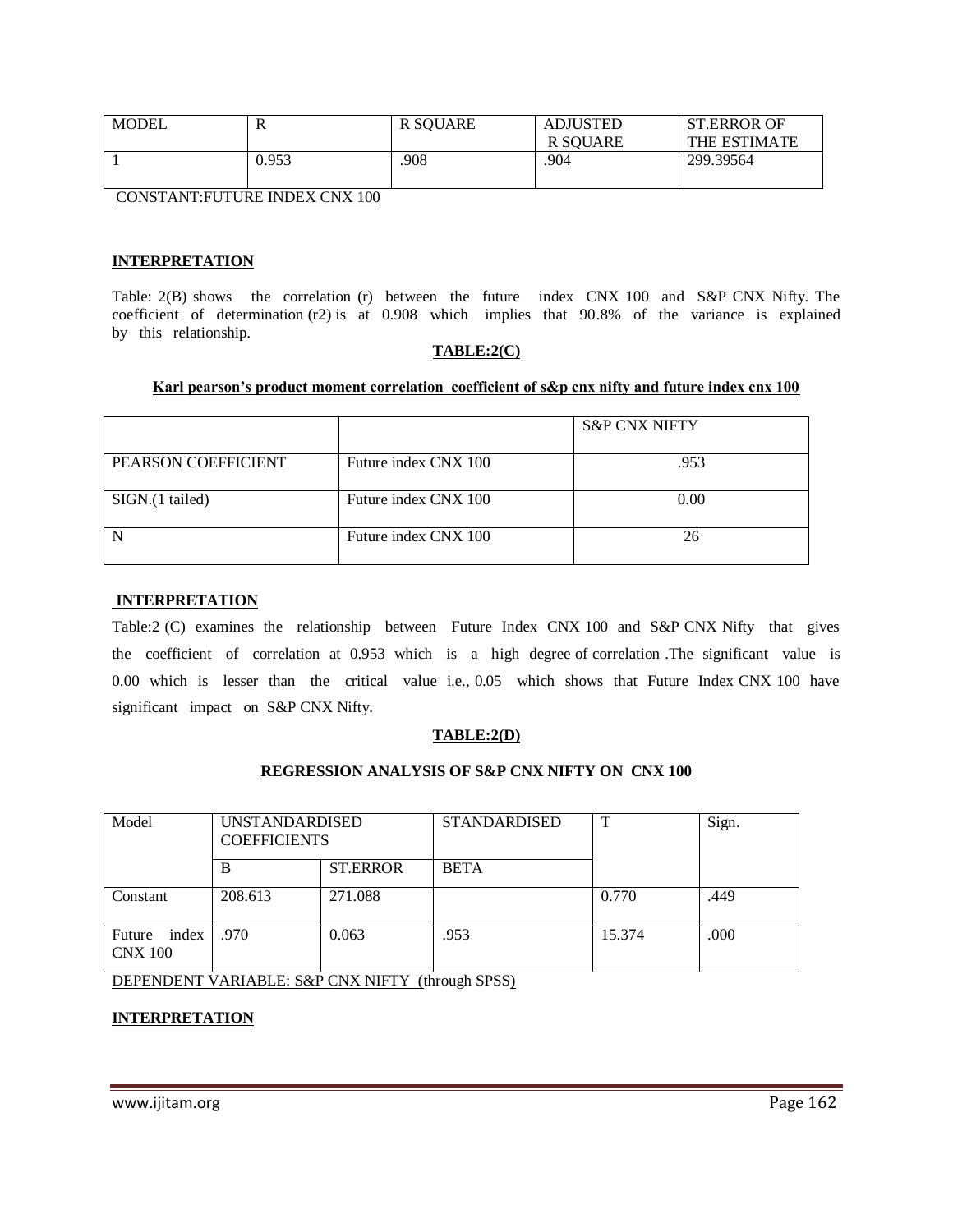Table:2 (D) highlights that there is no linear relationship between the variables analyzed. It is observed that the value of future index CNX 100 is 0.970 which means that forevery unit change future index CNX 100 the value of S&P CNX Nifty is moved by 0.055 that is extremely low. On the other hand, the intercept is very high that is 208.613 indicating the role of other factors in the movement of Nifty It means that if the value of future index CNX 100 is zero then the value of NSE or S&P CNX Nifty would be affected by 208.613 units. The sig. Value is calculated at 0.001 which is less than the critical value of 0.05. So , it shows that there is an impact of Future Index CNX 100 on movement of S&P CNX Nifty.

#### VII. FINDINGS AND CONCLUSIONS

To test the impact of Financial Derivatives, study uses the modes and operations of correlation and regression between Future Index Nifty with S&P CNX Nifty Index on Indian Capital Market. For this purpose, the relationship between two variables viz; Future Index Bank nifty and S&P CNX Nifty and Future index CNX 100 on S & P CNX Nifty have been examined.

In order to examine the result, Correlation and Regression is being calculated in this study and t- test is being used here to test the statistical significance of the results for which Correlation and regression is being calculated in order to analyze the result and t-test is being employed here in order to test the statistical significance of the results calculated which is showed in Tables

In Table 1(b) and Table- 1(c) Karl- Pearson" s Product Moment Correlation is being calculated which is a simple correlation and explain the relationship between one dependent variable and one independent variable. For computation purpose, Future Index Bank Nifty, Future Index CNX 100 are taken as an independent variable and S&P CNX Nifty is being taken as dependent variables one by one. It highlights the coefficient of correlation, coefficient of determination and significance level between future index nifty and S&P CNX Nifty.

According to the results showed in Table 1(b) and Table1(c) during the years from 2000 to 2013 it is found that the correlation between Future bank index nifty and S&P CNX Nifty is 0.954 that indicates a high degree of positive correlation. The coefficient of determination is at 0.910 that signifies that

91.0% of the variance in the variables is explained by this relationship. The value at 5% significance level is calculated as 0.000, which lies within the critical values of t at 0.05. Hence the value is less than the critical value.

According to the results showed in Table 2(b) and Table 2(c) from 2000 to 2013 The correlation value of Future Index Bank Nifty, Future Index CNX 100 are , 0.954, 0.953 indicates a high degree of positive correlation The coefficient of determination is at which signifies that 91.0%, 90.8% of the variance in the variables is explained by this relationship. The value at 5% significance level is calculated as 0.000, and 0.05 which lies within the critical values of t at 0.05 which shows the impact of Index Futures on Indian Capital Market.

Table 1(D) highlights that there is no<br>linear relationship between the variables relationship analyzed. It is observed that the value of future index Bank Nifty is 0.523 which means that for every unit change future index Bank Nifty the value of S&P CNX Nifty is moved by 0.055 that is extremely low. On the other hand, the intercept is very high that is 735.158 indicating the role of other factors in the movement of S&P CNX Nifty. It means that if the value of future index Bank Nifty is zero then the value of NSE or S&P CNX Nifty would be affected by 735.158 units. The sig. value is calculated at 0.0 which is lesser than the critical value of 0.05. So, it shows that there is significant impact of Bank Nifty on movement of S&P CNX Nifty.

The impact of Future Index bank nifty on the movement of S&P CNX Nifty is very low and it is not much affected by it. The